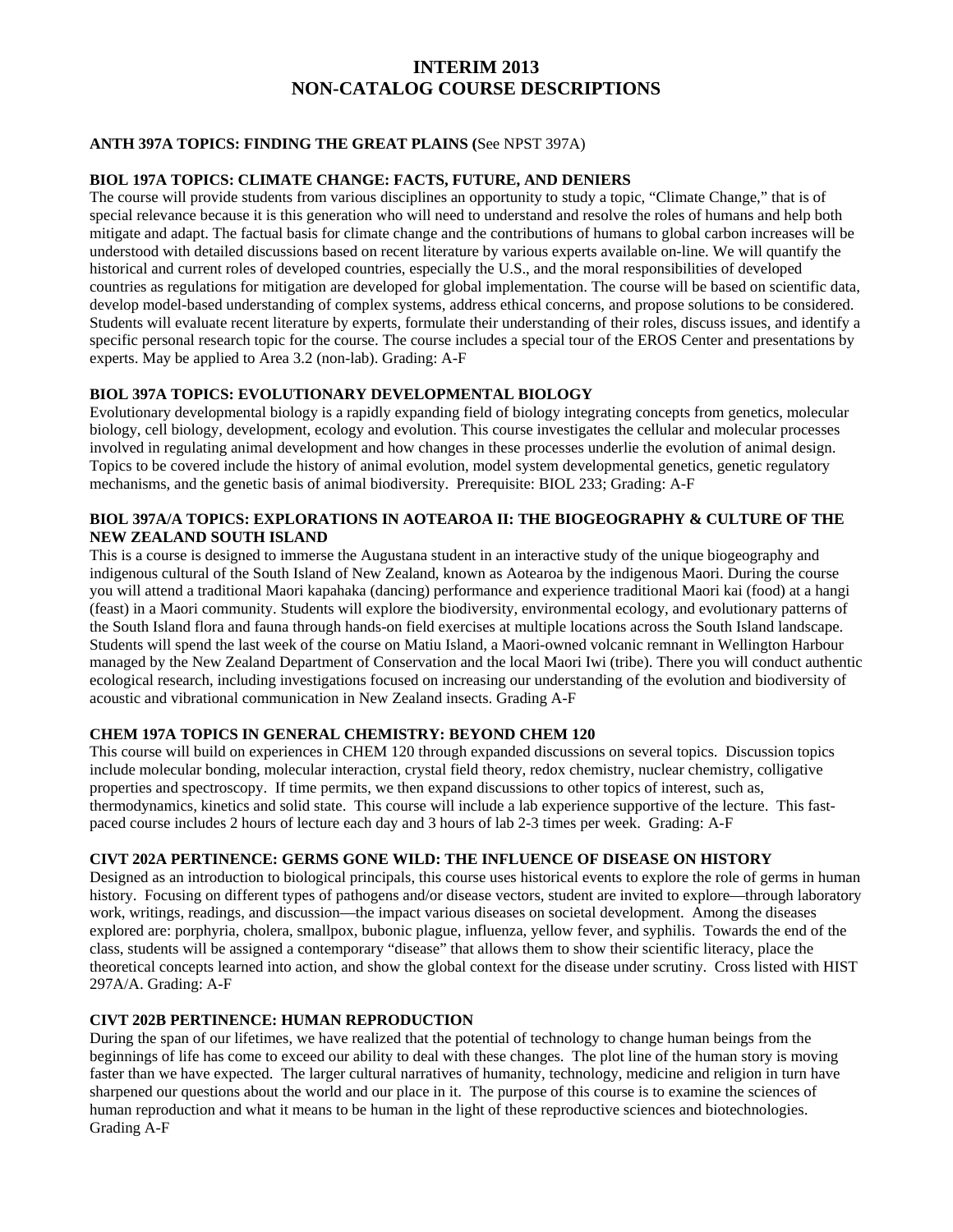# **ECON 297A THE POLITICAL ECONOMY OF THAILAND**

This travel seminar introduces students to this newly industrialized, Buddhist, export-led, constitutional monarchy and parliamentary democracy of 67 million people in Southeast Asia. Through an integrated set of assigned readings, lectures, site visits, experiential activities, and guided reflection, students learn how Thailand's politics, religion, geography, and history influenced the development and current performance of its economy. Maybe applied to Area 3.6.

# **ENGL 297A TOPICS: INTRODUCTION TO POPULAR CULTURE STUDIES**

This class is designed to introduce you to the major thinkers and schools of thought in popular culture studies. We will use these concepts as a means of giving ourselves different frameworks for reading popular culture texts. For example, some theories focus on gender, or the human psyche, or economics, and so on. As we learn about these frameworks, we will be constantly applying them to popular culture texts, including stories, film, television, music, current events, advertising, etc. In this way, we will learn to read and interpret popular culture in an in-depth manner; doing so will help us to deconstruct and make sense of the popular culture narratives that bombard and surround us every day. Grading: A-F

# **ENGL 397A TOPICS: FINDING THE GREAT PLAINS (**See NPST 397A)

# **GENL 127A LIGHTS, CAMERA, OVERTURE: MUSICALS ON FILM**

Lights, Camera, Overture: Musicals on Film examines both Broadway musicals which have been transferred to film and musicals written especially for the movies in order to explore both the conventions of the musical and its continuing influence as a cinematic genre. Grading: A-F

# **GENL 168A BEFORE CSI: THE CRIMINAL ELEMENT IN FICTION AND FILM**

This course will explore detective fiction and film from the  $19<sup>th</sup>$  century to the present day. Students will examine the genre from a historical view, as well as from an analytical, literary perspective. Short stories, commentaries, and films by authors and directors of varied cultural backgrounds will be discussed. Grading: A-F

# **GENL 206A EMERGENCY MEDICAL TECHNICIAN**

This class provides the first phase of training in the career of an Emergency Medical Technician. The class consists of 120 hours of instruction including didactic, practical labs, and hospital trauma center observation. The course work emphasizes the development of the student's skill in recognition of the signs and symptoms of illnesses and injuries, and the proper performance of emergency care procedures. CPR Healthcare Provider is a prerequisite or co-requisite (may be taken during class for \$40 fee). Upon completion of the course, the student is eligible for the National Registry of Emergency Medical Technician-Basic practical and written examinations conducted by the SD Department of Public Safety EMS Division. NOTE: Special fees: \$725 (tuition), \$125 (book) payable to Avera McKennan Hospital on the first day of class, and \$70 testing fee paid to the National Registry of EMTs when application is submitted. Grading: S/U

## **GENL 208 IMPROVISATION FOR EVERYBODY!**

Want to have fun? Laugh? Build life skills like risk taking, group building, spontaneity and creativity? Join us this interim to learn fundamentals of sketch comedy and improv – scene structure, associations, building, accepting – and practice these skills in class and in a culminating evening performance. Great for teachers, performers, social or community workers, athletes or anyone wanting to free up and speak up! Funny bones helpful but not required. Also great for experienced improvisers who wish to tune up and learn more about form. May be applied as elective to major in Theatre. Grading: A-F

## **GENL 248A STAGE COMBAT**

This course will provide training in unarmed and armed combat for the stage. It will include fisticuffs, falls and rolls, work with quarterstaff, rapier, broadsword, and basic techniques of fight choreography. Grading: A-F

## **GENL 297A TOPICS: DHARMA: MUSIC, LITERATURE AND CULTURE OF MODERN INDIA A3.6**

The Ramayana and the Bhavagad Gita are the foundation texts for the travel/study seminar. We study Hinduism at Benares, Shiva's holy city of pilgrimage, and Rishikesh, observing its practices on the banks of the Ganges. In Rishikesh, we take classical music lessons from Professor Bhatt. In Kolkata Professor Anand Lal talks about the Calcutta Writers Workshop begun by his father, P. Lal, and Chetna Jalan introduces us to classical dance. In Sarnath and Bodhgaya, we study Buddhism. In Jaipur, we attend the five day literature festival, Asia's leading literature event. Throughout our journey, we encounter the vast variety of India. Grading: A-F

## **GOVT 297A TOPICS IN GOVERNMENT: TOCQUEVILLE'S AMERICA**

Alex de Tocqueville's *Democracy in America* has long been considered one of the most insightful books about American politics and culture. In this course we will read Tocqueville's essential work on the nature and tendencies of democracy, making connections to the current state of democracy in the United States and around the world. Like *Democracy in America*, our discussions will cover most major aspects of democratic life, including democracy's relationship to equality, liberty, religion, philosophy, the arts, partisanship, individualism, capitalism, gender and the family, race, and tyranny. Grading: A-F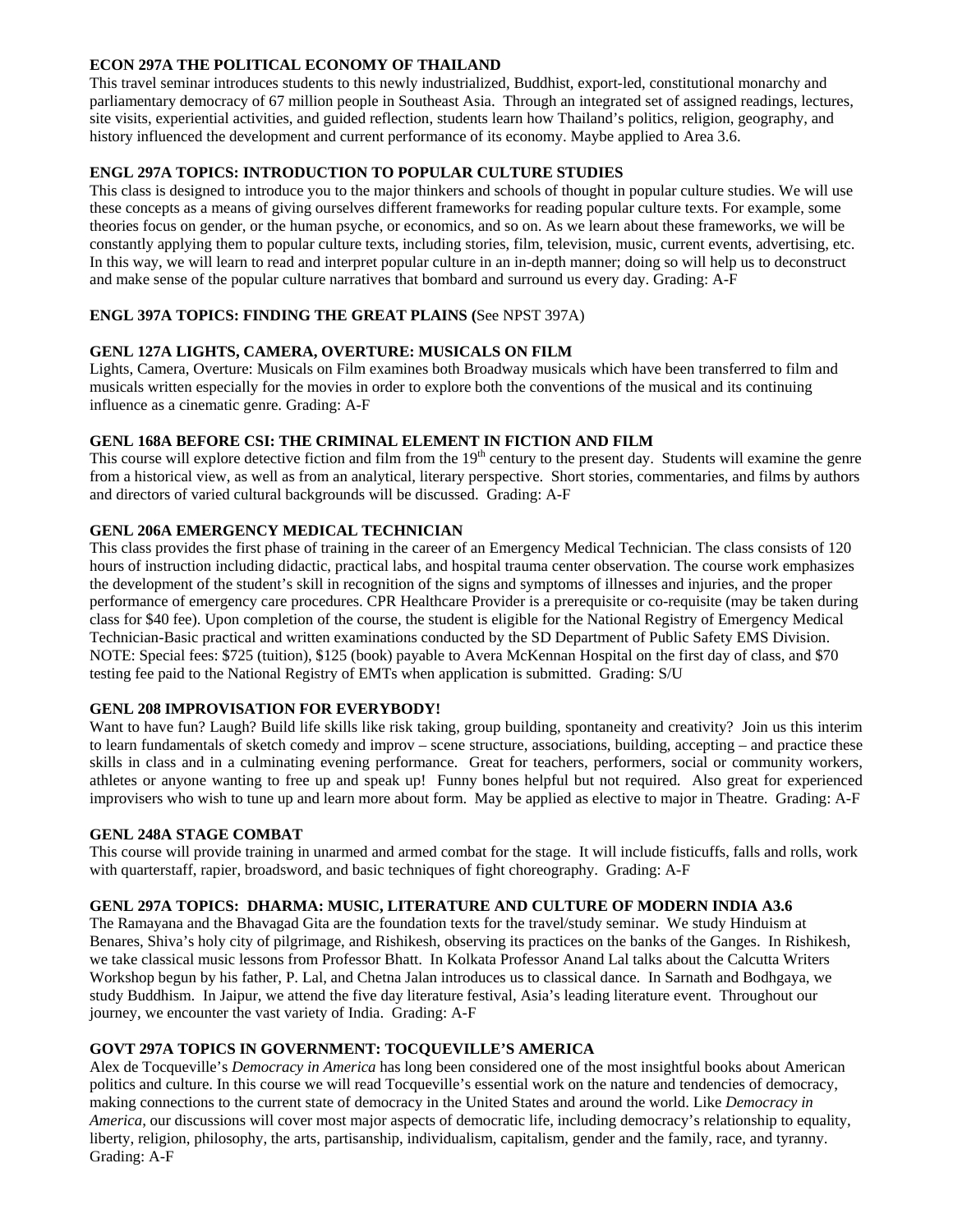#### **HIST 297A TOPICS: AMERICAN HISTORY ON FILM: HISTORY AND HOLLYWOOD**

How do we remember our collective past? Are fictional stories and narratives as valuable in understanding the past as textbased arguments grounded in empirical evidence? How do we differentiate a "true" past (ala history) from a "false" past (ala mythology), and what happens if we don't? This course seeks to examine these and related questions in an investigation of films depicting stories from American history. We will consider some of the major "plot-lines" of American history—for example, the "conquest of the frontier," or the "triumph of American capitalism"—as they evolved throughout the history of both film-making and history-writing. Films will include classics such as Orson Welles's Citizen Kane and John Ford's The Searchers; revisionist "New Hollywood" films like Robert Altman's Buffalo Bill and the Indians and Francis Coppola's The Godfather, Part II; and current-generation films such as Terence Malick's The New World and Quentin Tarantino's Inglorious Basterds. Grading A-F

## **HIST 297A/A TOPICS: GERMS GONE WILD: THE INFLUENCE OF DISEASE ON HISTORY** (See CIVT 202A)

# **HIST 397A TOPICS: FINDING THE GREAT PLAINS (**See NPST 397A)

#### **HIST 397A/A TOPICS: INSIDE THE REVOLUTION: LIFE IN SOCIALIST CUBA (UMAIE Trip)**  (See PHIL 397A)

## **JOUR 297A TOPICS: EMPATHY AND COMPASSION IN JOURNALISM**

The institution of journalism has worried for more than a century that compassion might somehow provoke the profession's downfall. And it might—but not because it has ever actually let loose compassion's imagined power to wreak havoc. Quite the contrary. In this course we will examine ways in which an objective reporter can integrate an empathetic, compassionate approach into the work of reporting and writing. Students will read Marc Ian Barasch's Field Notes on a Life of Compassion, Katherine Boo's behind the beautiful forevers, Nicholas Kristof and Sheryl WuDunn's Half the Sky, and David Finkel's The Good Soldiers, as well as shorter articles, some written by Argus Leader reporter Steve Young. Students will complete a writing project that allows them to work with an empathetic approach. Grading: A-F

## **NPST 397A TOPICS: FINDING THE GREAT PLAINS A2.1B**

What's so great about the Great Plains? Once called the Great American Desert, the Great Plains to this day defies categorization. Part prairies, plains, woodlands, and even mountains, the Great Plains consists of vast sovereign nations as well as unincorporated townships. Many counties have devolved into frontier status, eliciting calls for converting the land into a "buffalo commons," while a quarter of one state's entire population resides in a single city. Native Americans, once confined to reservations, are just as likely to reside in urban centers. This course will examine the ways people and cultures of the Great Plains, especially the northern plains, define themselves—and are defined by others—today. Through historical, literary, religious, cinematic, and journalistic sources, we will critique the values so often associated with the inhabitants of the plains (hardworking, honest, rural, conservative, patriotic, family oriented, thrifty, self-reliant) to determine whether the Great Plains constitutes a definable and even creditable region of the United States. Cross listed with ANTH 397A, ENGL 397A, and HIST 397A. May be used to satisfy Area 2.1B. Grading: A-F

#### **PE 131A OFFICIATING FOOTBALL**

This course is designed for students who have an interest in learning how to officiate football. Rules, rule interpretations, and football officiating mechanics will be examined. Lecture, discussion, videotapes, and presentations by certified football officials will be utilized. This course prepares the student to take the state certification test. Does not satisfy Area 1.3. Grading: S/U

## **PE 397 TOPICS: PRINCIPLES OF COACHING**

The examination of coaching as a profession, including issues of philosophy and ethics, effective practice/competition planning, positive coaching and motivational techniques, performance analyses, program organization, risk management, contest administration, equipment and facility management, communication skills, and contemporary issues related to coaching. Will be an allowable substitute for Psych of Coaching in the Coaching Preparation coursework. Grading: A-F